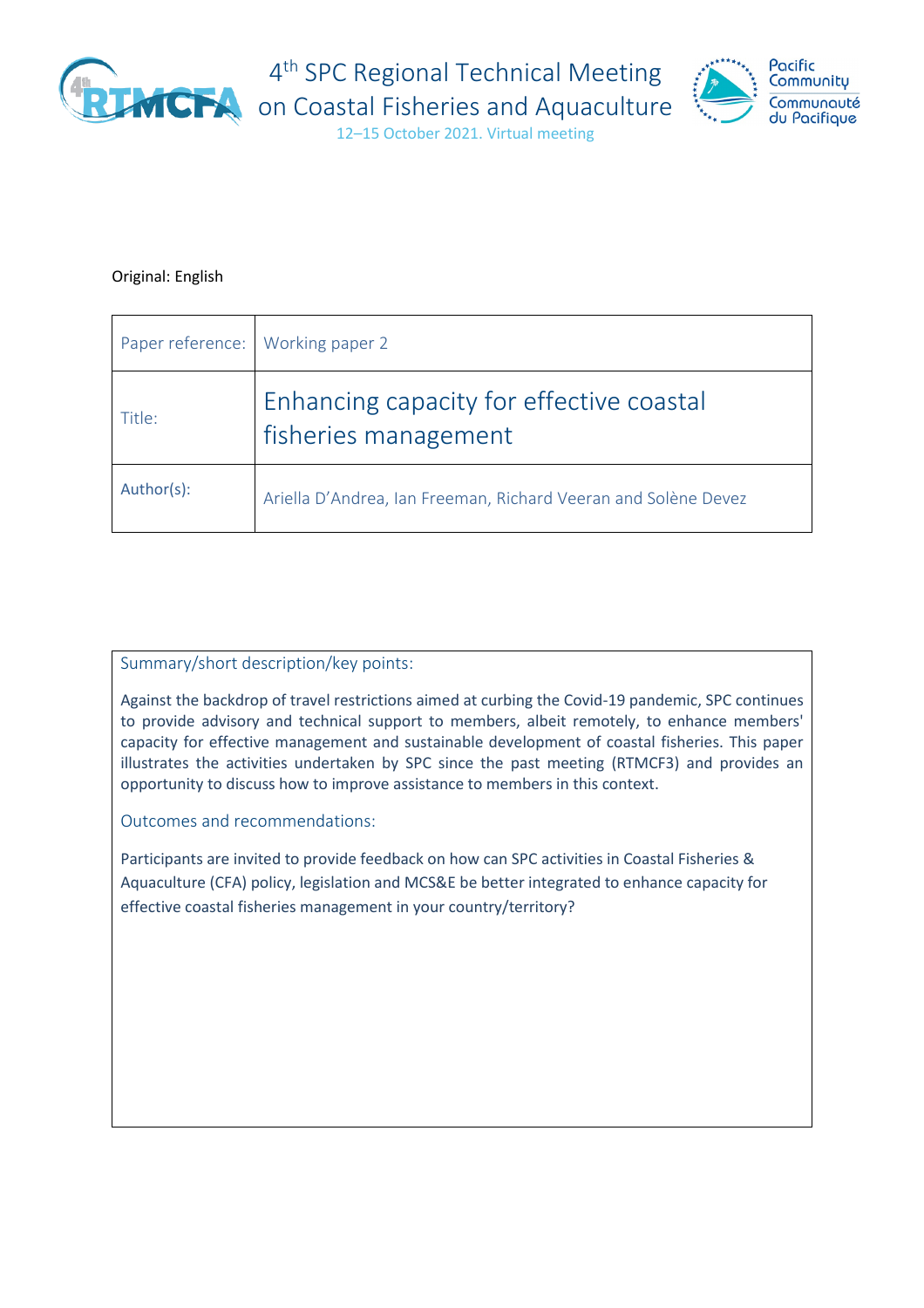

# Enhancing capacity for effective coastal fisheries management

### *Background*

- 1. Marine resources are the backbone of community economies in many parts of the Pacific and are a crucial component of coastal communities' food security. Fish is the primary source of animal protein for people in coastal areas, and is essential for nutritional well-being, particularly for children. It is feared, however, that coastal fisheries will not be able to meet future demands. Overfishing, driven by high prices, is depleting high value commodities, such as *bêche-de-mer*, while localised fishing pressure and land use changes have also contributed to decreased stocks of large seafood species, such as bump-head parrotfish, and other marine species, such as turtles.
- 2. The global COVID-19 pandemic is having a major impact across the globe and the effects on Pacific Island countries and territories (PICTs) have been severe. Lockdowns and travel restrictionsimplemented by countries have not only created logistical challenges for trade but have also resulted in closure of most of the tourism and associated industries, leaving thousands unemployed or in temporary employment. This has resulted in an increase in urban-rural migration as those affected no longer have the means to support themselves in the more expensive urban areas and return to their communities to fish and plant as a means of supporting food security and livelihood.
- 3. With the increased pressure on Pacific economies, it is a greater struggle for Governments to continue to effectively manage their coastal fisheries resources. This has resulted in existing management measures and strategies, such as *bêche-de-mer* harvest bans or controls, being loosened or in some cases removed in an effort to support community livelihood and increased export revenue. In many cases, focus has shifted from strict regulatory measures towards strategies that land more fish on the table (e.g. Fish Aggregating Device (FAD) Development Plans, Aquarium Trade Management Plans).
- 4. Over the last 18 months, despite the implementation of travel restrictions in the region, SPC has continued to provide advisory and technical support to members, albeit remotely, in order to enhance capacity for effective management and sustainable development of coastal fisheries. In particular, support is being provided in the review and development of policies, plans, laws and regulations, as well as through online training opportunities, including for the strengthening of monitoring, control and surveillance (MCS) activities.

# Activities Implemented (under COVID-19 travel restrictions)

### *Policy and management plans*

- 5. Since the 3<sup>rd</sup> Regional Technical Meeting on Coastal Fisheries (5-8 November 2019), SPC has been providing support in these broad focus areas:
	- a. Development of anchored FAD Development and Management Plans that are fundamental for developing sustainable national FAD programmes.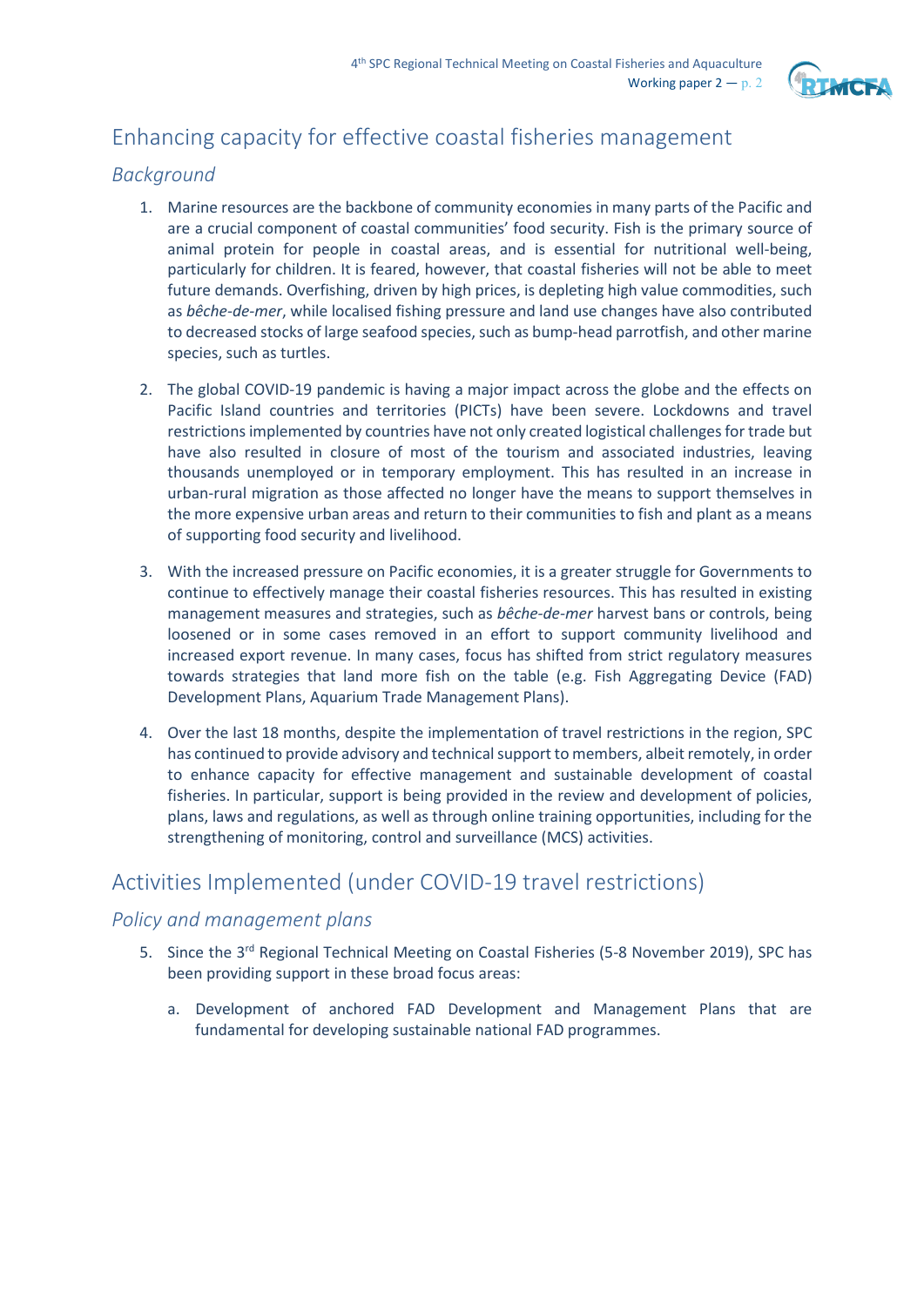

- b. Review of existing, and development of new, management plans and policiesthat support members in implementing measures for the sustainable management and development of coastal fisheries.
- c. Provision of advice to members on specific issues pertaining to coastal fisheries management and development.
- 6. SPC has also been exploring the potential to develop and deliver trainings through virtual streams. As part of this work, an e-training workshop on fisheries management planning was developed, in partnership with the New Zealand Ministry of Primary Industries (NZ MPI)*.* The first e-training workshop on "Developing Fisheries Management Plans" was successfully delivered to members from the Polynesian and Melanesian subregions, targeting government officials. The e-training workshop can be adjusted for a range of participants, across both government and non-governmental sectors, including fisheries staff, individuals from the private sector and civil society groups, as well as community-based fisheries management practitioners. The workshop materials are designed to offer learning opportunities to participants of all levels of experience.

#### *Laws and regulations*

- 7. Since the beginning of the pandemic, SPC has also been providing remote support to members in the review and development of laws and regulations for sustainable and equitable coastal fisheries management. In particular, the following activities have been carried out:
	- a. Assistance was provided to fisheries agencies in drafting laws and regulations on coastal fisheries and aquaculture, via email and other available communication platforms.
	- b. A virtual workshop on gender and human rights in coastal fisheries legislation was successfully held in August 2020<sup>[1](#page-2-0)</sup>, followed by the publication of a **legislative review for 6** [PICTs](http://purl.org/spc/digilib/doc/zz6mn) and [a Policy Brief \(No 36/2021\)](http://purl.org/spc/digilib/doc/z9dso)<sup>[2](#page-2-1)</sup>.
	- c. More recently, to enhance the writing skills of government staff, SPC has started developing an online training course for legislative drafting in coastal fisheries<sup>[3](#page-2-2)</sup>. The online course will provide tips and methods to draft laws, regulations and other supporting documents that are key to sustainable coastal fisheries management.
	- d. To increase awareness and facilitate access to relevant information, legal resources are also made available o[n REEFLEX](https://www.spc.int/CoastalFisheries/Legislation/main) – Pacific Law and Policy Database on Coastal Fisheries and Aquaculture, including country profiles describing the current legal framework for coastal fisheries in each PICT.
- 8. To support implementation of the *Pacific Framework for Action on Scaling up Communitybased Fisheries Management*, endorsed by Fisheries Ministers in 2021, SPC is also developing

<https://coastfish.spc.int/en/component/content/article/523>

<span id="page-2-0"></span><sup>&</sup>lt;sup>1</sup> More information in SPC News 20 July 2020 [\(www.spc.int/updates/news/media-release/2020/07/at-virtual-meeting-7](http://www.spc.int/updates/news/media-release/2020/07/at-virtual-meeting-7-pacific-countries-discuss-how-legislation) [pacific-countries-discuss-how-legislation\)](http://www.spc.int/updates/news/media-release/2020/07/at-virtual-meeting-7-pacific-countries-discuss-how-legislation) and in SPC Web Stories [\(www.spc.int/updates/blog/2020/08/online-regional-](http://www.spc.int/updates/blog/2020/08/online-regional-workshop-discusses-how-legislative-frameworks-address-gender)

<span id="page-2-1"></span>[workshop-discusses-how-legislative-frameworks-address-gender\)](http://www.spc.int/updates/blog/2020/08/online-regional-workshop-discusses-how-legislative-frameworks-address-gender).<br><sup>2</sup> More information in D'Andrea A. and Graham A. *Human rights law in coastal fisheries and aquaculture in the Pacific*. In: SPC Fisheries Newsletter #164. Available at:<https://coastfish.spc.int/en/component/content/article/523>3 More information in Sauerwein A., D'Andrea A. and Vapnek J. 2021. *How to draft effective coastal fisheries and* 

<span id="page-2-2"></span>*aquaculture legislation*. In: SPC Fisheries Newsletter #164. Available at: